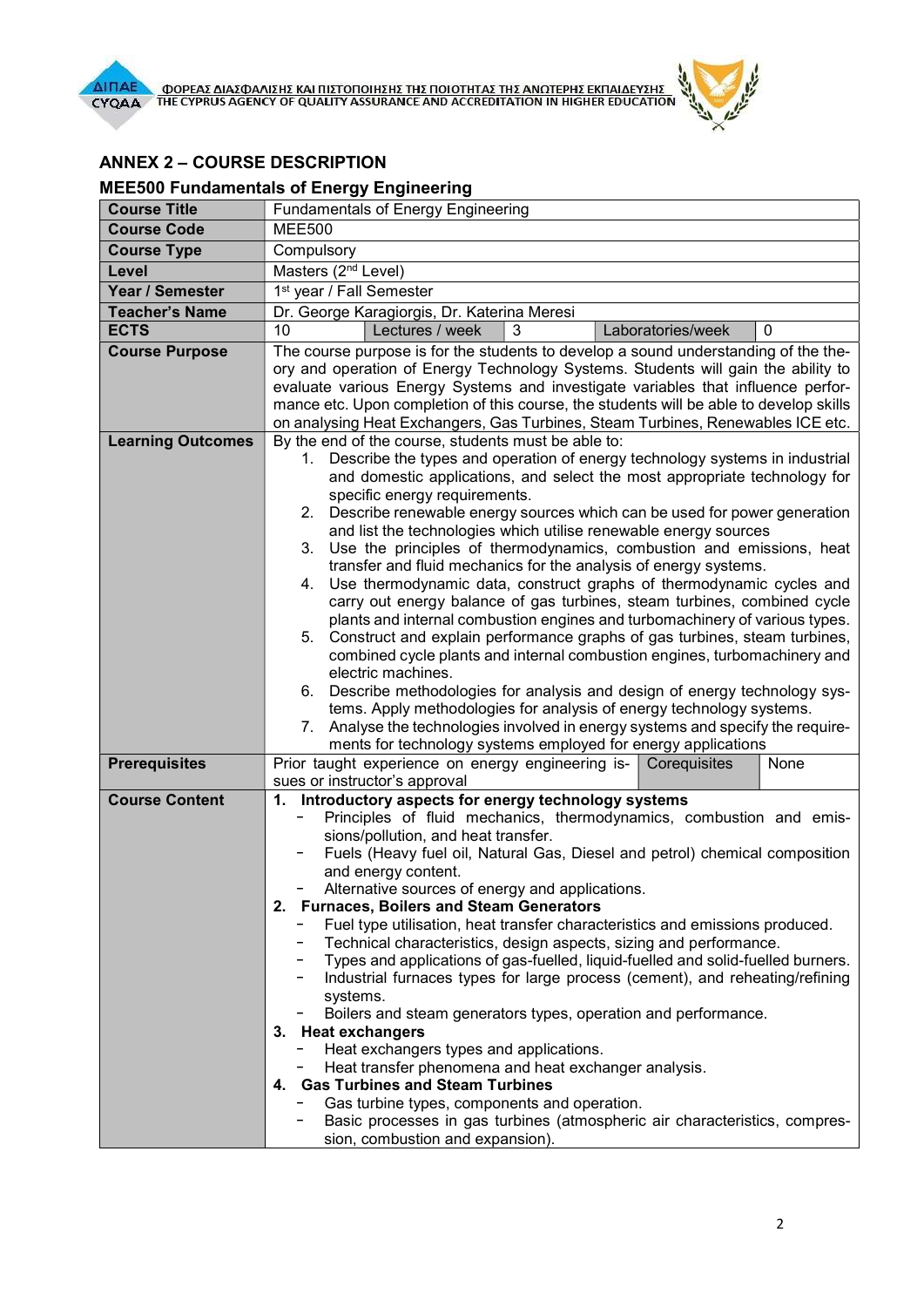

|                           | Performance analysis of gas turbines, using simple analysis of an open-circuit                                                |
|---------------------------|-------------------------------------------------------------------------------------------------------------------------------|
|                           | gas turbine. Steam turbine types, components and operation. Basic pro-                                                        |
|                           | cesses in steam turbines (combustion, heat transfer, steam production, ex-                                                    |
|                           | pansion and condensation).                                                                                                    |
|                           | Performance analysis of steam turbines, using simple analysis of superheat                                                    |
|                           | steam turbine power plant.                                                                                                    |
|                           | Combined-cycle power plants types, components and operation.                                                                  |
|                           | Basic processes in the combined-cycle power plants.                                                                           |
|                           | Performance analysis of a combined-cycle plant, using an open-circuit gas                                                     |
|                           | turbine, an interconnecting heat exchanger and a superheat steam turbine.                                                     |
|                           | 5. Internal Combustion Engines                                                                                                |
|                           | Engine types, perfromance factors and expressions for indicated power,<br>brake power, torque, specific fuel consumption etc. |
|                           | Spark-ignition (Otto) Internal Combustion Engines (ICE): two-stroke, four-                                                    |
|                           | stroke, ideal air cycle, real cycle, induction system, fuel injection systems, gas                                            |
|                           | flow, air/fuel mixture preparation, ignition, combustion, knock, emissions for-                                               |
|                           |                                                                                                                               |
|                           | mation (HC, NOx, CO).<br>Compression Ignition (Diesel) ICE: two-stroke, four-stroke, ideal air cycle, real                    |
|                           | cycle, induction system, fuel injection systems, fuel injection, gas flow                                                     |
|                           | swirl/squish, air/fuel mixture preparation, ignition delay, phases of combus-                                                 |
|                           | tion, knock, emissions formation (smoke, NOx).                                                                                |
|                           | Modern ICE: gasoline direct injection (GDI), stratified charge engines, turbo-                                                |
|                           | charging and intercooling, homogeneous charge compression ignition en-                                                        |
|                           | gines (HCCI), common-rail high-pressure injection system, hybrid engines.                                                     |
|                           | 6. Turbomachinery                                                                                                             |
|                           | Performance curves and analysis of turbomachinery.                                                                            |
|                           | Design aspects of turbomachinery.                                                                                             |
|                           | Fans and blowers types, operation and applications.                                                                           |
|                           | Compressors types, operation and applications.                                                                                |
|                           | Pumps types, operation and applications.                                                                                      |
|                           | 7. Electric machines:                                                                                                         |
|                           | Fundamental principles of electromagnetism.                                                                                   |
|                           | Electromechanical power conversion, development of torque and voltage.                                                        |
|                           | Generators, motors and loads.                                                                                                 |
|                           | Torque-speed characteristics, basic equations, characteristic curves, power                                                   |
|                           | flow, efficiency and losses in electric machines.                                                                             |
|                           | Motors and generators types and applications.                                                                                 |
|                           | 8. Other aspects of energy technology systems:                                                                                |
|                           | Energy storage systems types and applications (accumulators, capacitors,                                                      |
|                           | heat storage, flywheels).                                                                                                     |
|                           | Energy saving measures, thermal insulation, composite structures, thickness                                                   |
|                           | of insulation and calculations of heat transfer coefficients.                                                                 |
| <b>Teaching Methodol-</b> | The course is delivered to the students by means of lectures, conducted with the help                                         |
| ogy                       | of computer presentations. Possible visits at local power plants for demonstration of                                         |
|                           | different types of gas turbines, steam turbines, combined-cycle power plants, internal                                        |
|                           | combustion engines and electric machines. Lecture notes and presentations are                                                 |
|                           | available through the web for students to use in combination with the textbooks.                                              |
| <b>Bibliography</b>       | Textbook: Breeze, P. "Power Generation Technologies". Elsevier, 2005.                                                         |
|                           | <b>References</b>                                                                                                             |
|                           | 1. F.P. Incropera and D.P. DeWitt. "Fundamentals of Heat and Mass Transfer".                                                  |
|                           | John Wiley & Sons, 5th Edition, 2002.                                                                                         |
|                           | John B. Heywood. "Internal Combustion Engine Fundamentals". McGraw Hill<br>2.                                                 |
|                           | Education, 1989.                                                                                                              |
|                           | Rolf Kehlhofer, Rolf Bachmann, Henrik Nielsen, "Combined Cycle Gas & Steam<br>3.                                              |
|                           | Turbine Power Plants". PennWell Corp. Publishers, 3rd edition, 2009.                                                          |
|                           | H. I. H. Saravanamuttoo, G. F. C. Rogers, Henry Cohen. "Gas Turbine Theory".<br>4.                                            |
|                           | Prentice Hall, 5 <sup>th</sup> edition, 2001.                                                                                 |